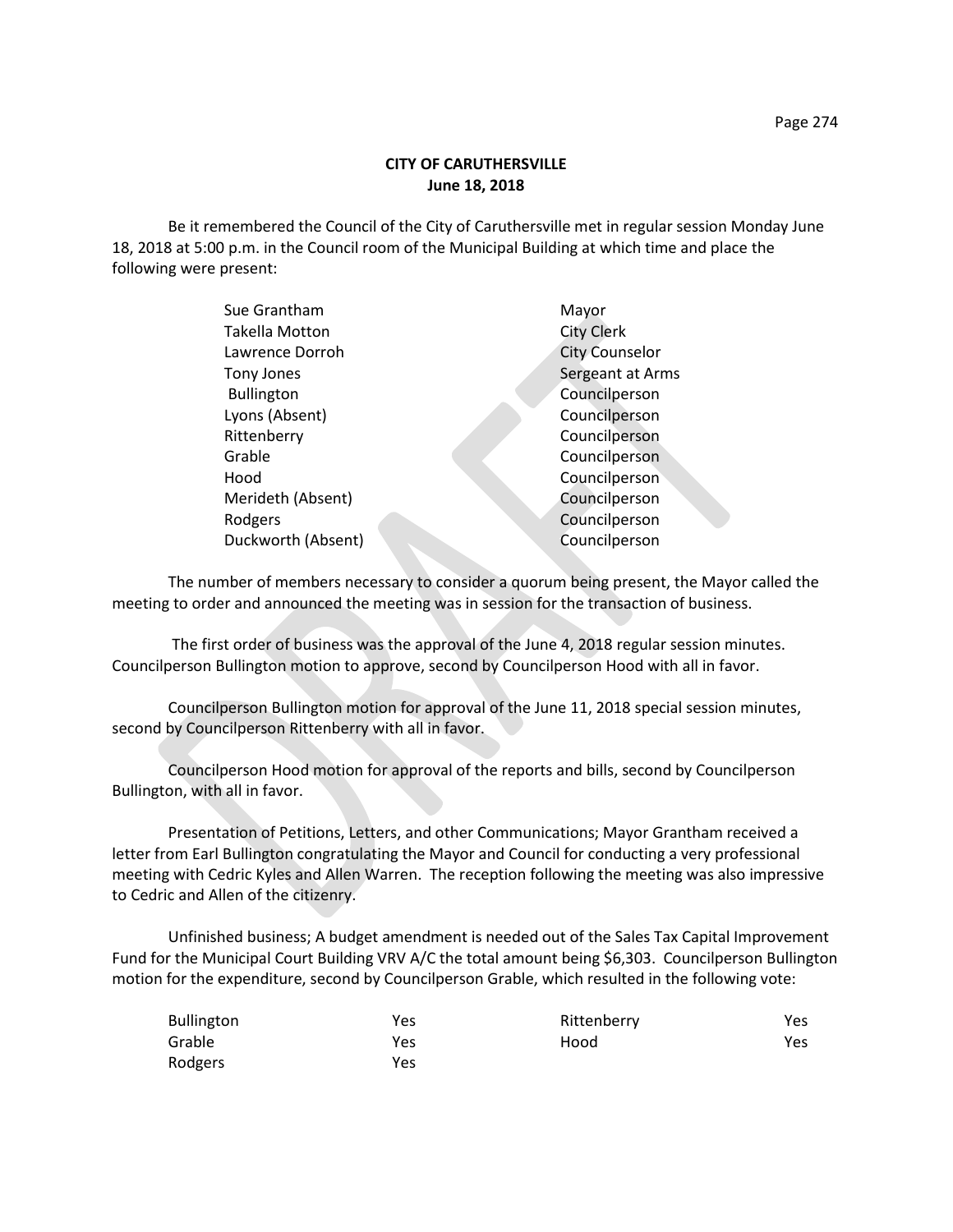## Page 275

Police report; Chief Tony Jones reported that the insurance company didn't want to put a new engine in the flooded out Tahoe, but wanted to put in a used one. The check has come in minus the deductible with it being \$4,440.48. The trade in value to Don Brown would be \$10,140.48, and budgeted for 2018-2019 out of Asset Forfeiture at \$25,000 for a Tahoe. Councilperson Bullington motion for approval, second by Councilperson Hood, which resulted in the following vote:

| <b>Bullington</b> | Yes | Rittenberry | Yes |
|-------------------|-----|-------------|-----|
| Grable            | Yes | Hood        | Yes |
| Rodgers           | Yes |             |     |

Chief Jones made mention of the heavy law enforcement in town Thursday June 14, 2018. The DEA, ATF, Highway Patrol, and Homeland Security were here in town combating drugs. Large shipments of methamphetamine are continually trying to get into the community.

Fire report; Councilperson Hood reported fire calls from May 26, 2018 through Jun 18, 2018 as follows: 5/26/18; Liberty Utilities contacted for gas riser being struck by a vehicle on Rufus, 5/26/18; Gas leak at the rear of structure on Highland, 6/5/18; Liberty Utilities contacted for gas leak in kitchen on Rufus, 6/5/18; Lift assist for Medic One at Riverview apartments, 6/14/18; Grass fire on Rt. DD, 6/14/18; Vehicle fire a total loss on County Rd. 362, 6/16/18; Structure fire with moderate damage on Walker.

The Water and Fire departments will be flushing fire hydrants Monday June 25, 2018 during the day and evening hours between 4:00 p.m. and 8:00 p.m. The Fire department will be hosting the Missouri Child Identification Program free of charge July 21, 2018 9:00 a.m. to 3:00 p.m. The participants have to be between the ages of 11-21, which are statistically susceptible to becoming missing. The program consists of five major components: digital photographs, digital fingerprints, child information and emergency contacts, dental bite impression and two laminated ID cards. All the information is given to the parent or guardian on a mini CD computer disk. On June 29, 2018 from 11:00 a.m. to 4:00 p.m. the Fire department will be at HR Block and Americas Cash Advance offering safety awareness and the Red Cross will be providing smoke alarm detectors. The shelter signs will be constructed Tuesday June 19, 2018 at the Middle and Elementary schools, the signs will tell you where to go and the lights will be flashing when the shelters are open.

Street & Sanitation report; Terry Rushing reported on the normal everyday pickup of limbs and debris. A sink hole at the 1000 block of Collins turned out to be a broken force main, which was repaired. The house on Carroll has been removed with a little more of cleanup to be done. It's time to start spraying for mosquitos. Mr. Rushing wants to use the same chemical as last year which is \$1,925 per drum, with ordering 4 drums and shipping and handling the cost will be \$8,134.60. The Sanitation budget is for \$8,500 for mosquito spray. Councilperson motion for approval, second by Councilperson Hood, which resulted in the following vote:

| <b>Bullington</b> | Yes | Rittenberry | Yes |
|-------------------|-----|-------------|-----|
| Grable            | Yes | Hood        | Yes |
| Rodgers           |     |             |     |

Councilperson Rittenberry inquired of the card reader at the airport, and Mr. Rushing stated that the machine is obsolete and another one would have to be ordered, and worked in the budget.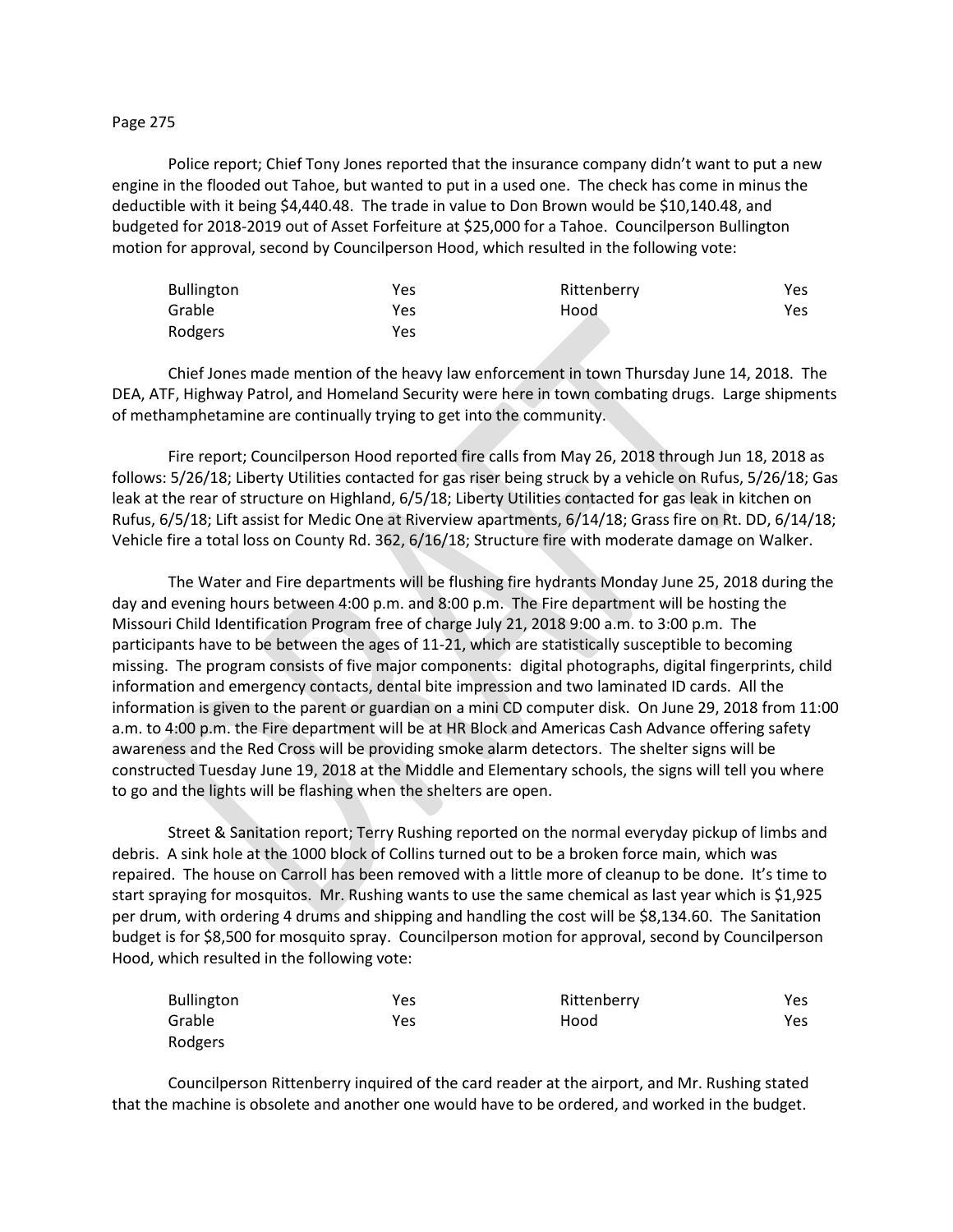Park & Recreation report; Wes Deere reported that there was a baseball tournament Saturday and Sunday with the Caruthersville All Stars which consist of the youth league. Mr. Deere asks that the residents support the team. Last Saturday there was a swim meet with participants from Kennett, Dyersburg, Blytheville, and Cape Girardeau. Open swim is from 12:00 p.m. to 4:00 p.m., and you must wear bathing suits and swim trunks, no athletic shorts. One of the parking lights got hit, which will cost \$4,000 to \$5,000 to replace the pillar, pole, and light. Once Terry Rushing gets the estimate and the police report it will be sent in to the insurance company. The installation of the new playground equipment is being installed at French and England Parks.

Library report; Teresa Tidwell reported that the summer reading program was ongoing and the Mayor had come to visit. Ms. Tidwell will be attending the ALA Libraries Transforming Communities Pre Conference, and looking forward to bringing back ideas to the community.

Code Enforcement; Sonya Fuller reported sending out 17 letters, and got a bid on 3 properties to abate the nuisance, and the City abated the nuisance on 4 of the properties in which letters were sent out. There are a couple of properties on  $8<sup>th</sup>$  and  $11<sup>th</sup>$  St. in which the backyards are a breeding ground for snakes and are hazardous for nearby residents. It will be pricey for the City to take on abating the nuisance but it's needed. Ms. Fuller corresponded with a lot of residents letting them know that the City would no longer be picking up loose debris. Terry Rushing stated as long as the debris can fit into the blue totes it will be picked up, but larger items will have to be taken to the roll off at the Maintenance yard by the resident. If an additional tote is needed, contact should be made with Terry Rushing. Cardboard boxes can be taken to the box trailer at the Maintenance yard. Sonya Fuller also stated that concessions can be made for the elderly and handicapped. Chief Charlie Jones stated that Mr. Rushing's limb pile had burnt clean and good, and there were no complaints. The burn permit is in effect until August 4, 2018, in which there will be another one done within that timeframe.

Water & Sewer report; Paul Shaw reported that a pipe on 15<sup>th</sup> and Adams had been cleaned out and put back in service. A transformer blew out at the Water Plant, and is being powered by a generator; everything should be up and running by this evening.

Budget report; The Finance Committee met May 16, 2018 and John Chittenden, City Engineer attended and presented a list of improvements that are needed in the Water & Sewer departments. To finance the endeavor the following would need to take place: raise sewer rates, pass a half cent economic development sales tax, pass a revenue bond issue, and look at reallocating a portion of the current sewer surcharge for the waste water bond debt towards the improvements if possible. The Finance Committee met on June 5, 2018, and the purpose of that meeting was to familiarize everyone with all the City funds. There was a review of the funds revenues and expenditures, and review of the salary schedule for each department. The next Finance Committee was on June 13, 2018 and at that meeting members were assigned to each department to work on the 2018-2019 budget. There was also discussion for the need for a joint committee of the Finance and Water committees. Paul Shaw will be setting up a meeting with John Chittenden.

The improvements to the water/waste water system would be done in phases. The project cost for sewer phase 1 in 2019 would be \$3,360,000, and the work includes the following: sewer evaluation disinfection system, replace aeration system, sewer plant standby power, scada system,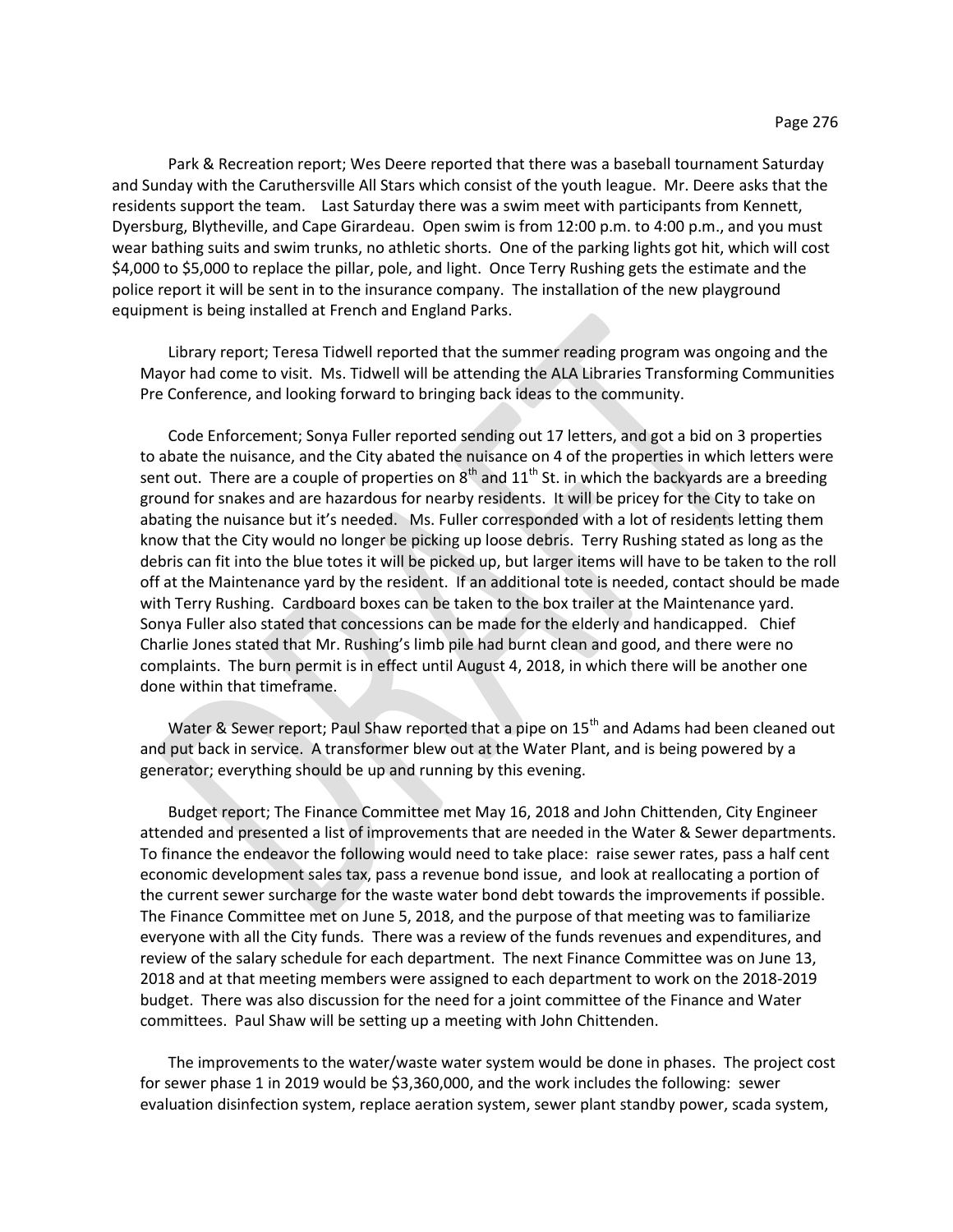## Page 277

stairs and walkway with handrailing, cleanout of aeration channel. Sludge application vehicle, boom truck, and vacuum truck. Sewer phase 2 in 2024 would be \$2,940,000, and the work includes the following: inflow source correction, sewer main repairs, and force main replacement. Water phase 1 2019 would be \$300,000, and the task would be to restore plant 1 to manual operation with one water well. Water phase 2 in 2024 would be \$950,000 the task being to add a second well and restore to automatic operation. Between 2019-2022 lift stations would be replaced as follows: 12<sup>th</sup> and Ward for \$260,000, old Water Plant for \$240,000, and Taven Apartments for \$220,000. The total expenses for all improvements would be \$8,270,000.

The Current City debt is as follows: Waste Water bond yearly payment from sewer surcharge into the WW bond fund is \$64,896, Public Safety Building debt comes out of 3 sources yearly, CMFI Sales Tax Capital Improvement \$20,586.60, USDA loan payment Sales Tax Capital Improvement \$87,450, and the Debt Reserve Fund transfers from Sales Tax Capital Improvement \$8,745. There will be someone checking on how much has to be build up for the Public Safety Debt Reserve Fund. Someone will also check into at what point the sewer surcharge can be stopped or pay it off with the fund balance. With the interest rate being at 7.130% maybe the loan can be refinanced or paid off early at First State Bank.

Counselor Dorroh will be checking on the grant that was received for the Exchange Building, and whether or not the funds are still available. The Council is confident that the budget can be turned around with monitoring and managing the finances of the City. After further discussion the committee voted to make the following recommendations: approve software for the City Collector with the additional personnel being eliminated, being compliant with the Fair Labor Standards Law, monitor over time, make sure cleaning hours are equitable for each building and get quotes from SG 360 or any other business for all City buildings, get all cell numbers of employees that need access to a city paid phone, eliminate cable connections where cable is not necessary, make sure bills are submitted on time, and all request of expenditures not budgeted be presented to the Finance committee. Rebecca Morgan, City Collector stated that the reason she would need additional personnel was that all delinquent taxes would have to be input manually before the current taxes could be paid. The software will only add the current taxes, and Ms. Morgan would need help for the first year. Councilperson Bullington stated that Ms. Morgan could have a discussion with the Mayor and if the Mayor felt that it was something needed then she could bring it before the budget. Previously there had been a motion to table the software proposal, and Councilperson Hood motion to take it off the table, second by Councilperson Bullington, which resulted in the following vote:

| <b>Bullington</b> | Yes | Rittenberry | Yes  |
|-------------------|-----|-------------|------|
| Grable            | Yes | Hood        | Yes. |
| Rodgers           | Yes |             |      |

Councilperson Bullington motion to approve the purchase of the software, second by Councilperson Rittenberry, which resulted in the following vote:

| <b>Bullington</b> | Yes | Rittenberry | Yes |
|-------------------|-----|-------------|-----|
| Grable            | Yes | Hood        | Yes |
| Rodgers           | Yes |             |     |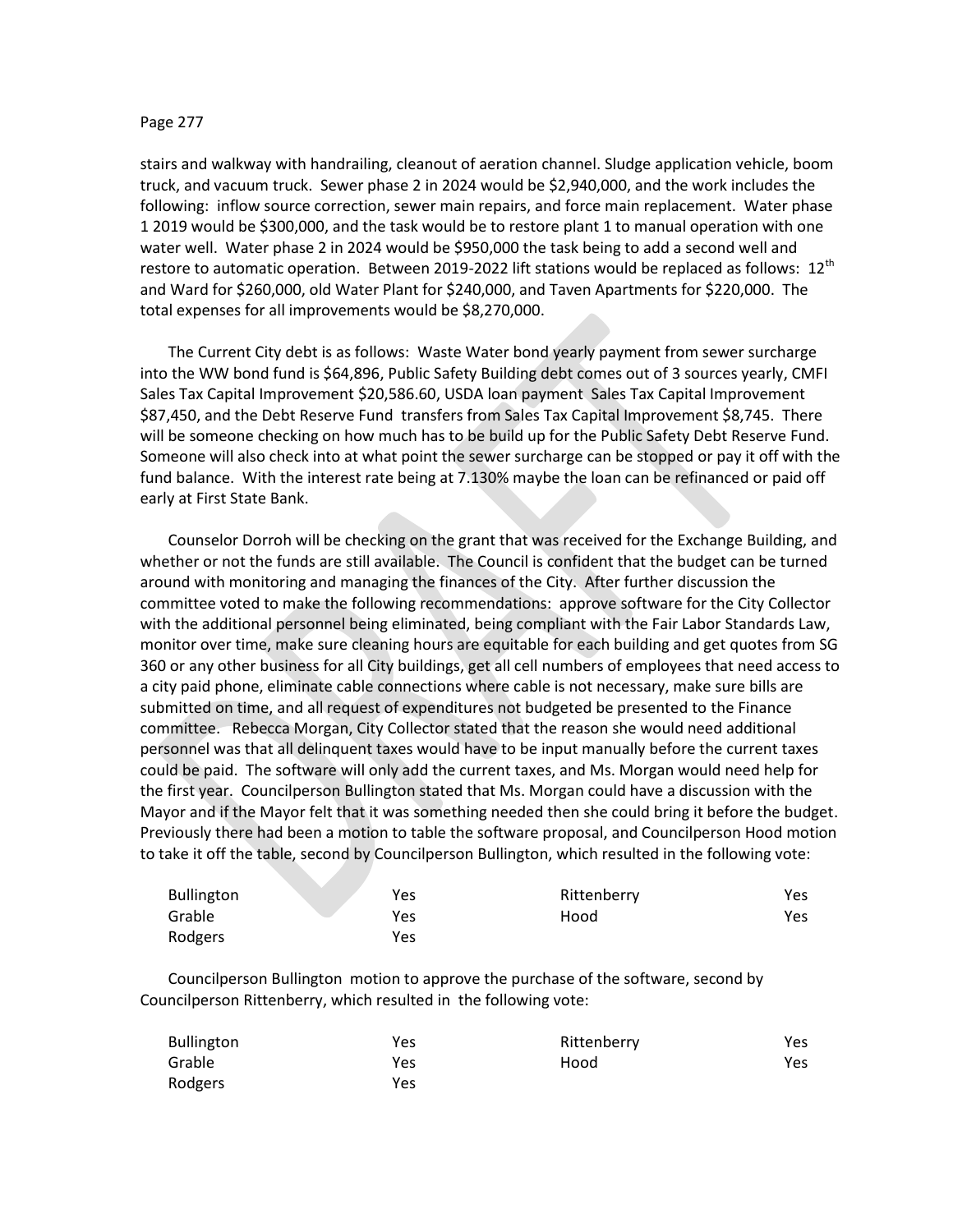Insurance report; Councilperson Rittenberry reported that the renewal quote for workmen's compensation with Missouri Employers Mutual is \$65,523 compared to last year which was \$82,627. The City will also be receiving a dividend check in the next few days for \$4,300 for being loss free and having safety measures in place. Councilperson Rittenberry made motion to approve the renewal quote from Missouri Employers Mutual for workmen's compensation, second by Councilperson Rodgers, which resulted in the following vote:

| <b>Bullington</b> | Yes | Rittenberry | Yes |
|-------------------|-----|-------------|-----|
| Grable            | Yes | Hood        | Yes |
| Rodgers           | Yes |             |     |

New business; Jana Merideth , Economic Advisory Committee leader reported that they would be meeting quarterly with the first meeting being Tuesday June 26, 2018 5:30 p.m. at City Hall. The first thing they want to take on is the half cent economic sales tax to get out the vote to make it happen. Terry Rushing approached Ms. Merideth with the idea of the Helen Schultz Garden Club taking on refurbishing the Welcome signs and putting one up on South Ward. Ms. Merideth consulted with the Mayor and decided on forming the Believe in Caruthersville Beautification Committee. They have been talking to businesses about sponsoring a sign by the year. If the committee is through the City then it's already tax exempt, which would be a separate account from the other City accounts, and subject to audits as the other accounts. Councilperson Rodgers motion for approval to open the separate City account for the Believe in Caruthersville Committee, second by Councilperson Bullington, which resulted in the following vote:

| <b>Bullington</b> | Yes | Rittenberry | Yes |
|-------------------|-----|-------------|-----|
| Grable            | Yes | Hood        | Yes |
| Rodgers           | Yes |             |     |

Councilperson Bullington made mention that the signs to the entrances of the City would make a statement, and that pushing to get properties cleaned up would be of vital importance in attracting new businesses to the area. Sonya Fuller is off to a good start, but all the wheels would have to be in motion.

Business from the floor; Ann Jefferies gave an update of the GED program as to meeting with David Fullhart and Eleanor Taylor about the situation. Ms. Jefferies has established a Go Fund link on her Facebook page. Ms. Jefferies reiterated what Eleanor Taylor had stated about funding going to urban and large populated areas, and that Ms. Taylor was servicing 3 counties. The problem is that funding for current curriculum is virtually nonexistent; donations can be made through the PIN office or Ms. Jefferies Go Fund link on her Facebook page. Checks can be made out to the PIN office with the memo being for the GED program; as of now \$340 has been collected, and will be turned in to the PIN office in July for the next session.

Steve Motton was concerned about the razor wire located on 15<sup>th</sup> and Adams. He has observed kids playing around in the area and fear that someone is going to get hurt. With the Summer Food program going on and kids being by themselves, they take short cuts. Sonya Fuller stated that putting up an orange caution fence would alert that there's danger. Terry Rushing stated that he would be talking with the property owner about the razor wire that is down and at the top of the